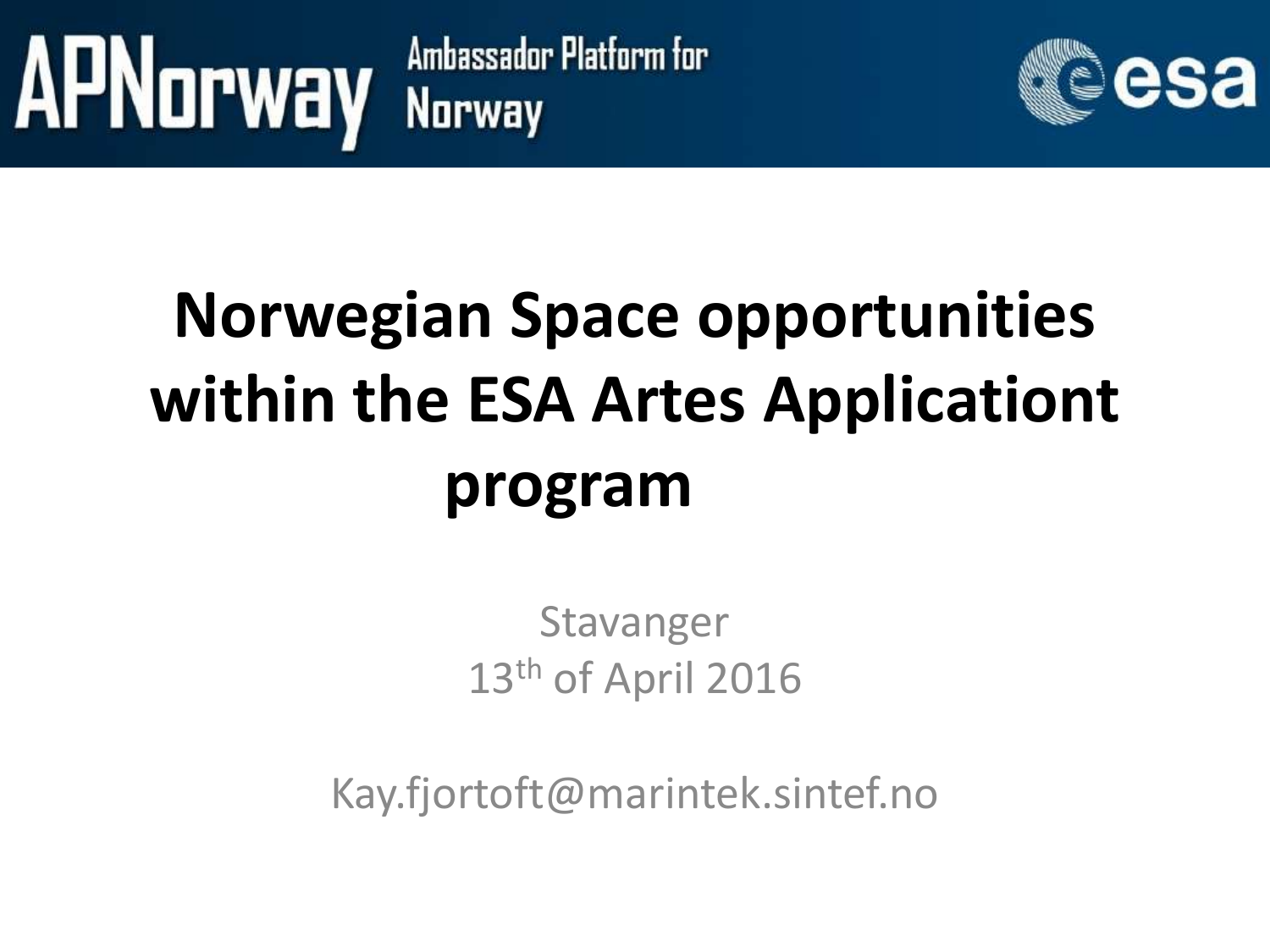# APNorway Ambassador Platform for



#### **Norwegian Space opportunities within ESA's ARTES Applications programme**

| Where        | Stavanger, iPark, Professor Olav Hanssensvei 7A, 4021 Stavanger                                                                                                                                                                                                                                                       |                                          |
|--------------|-----------------------------------------------------------------------------------------------------------------------------------------------------------------------------------------------------------------------------------------------------------------------------------------------------------------------|------------------------------------------|
| When         | 13 <sup>th</sup> of April                                                                                                                                                                                                                                                                                             | 1000-1500                                |
| Registration | Latest 7 <sup>th</sup> of April                                                                                                                                                                                                                                                                                       | Free of charge                           |
| Send to      | Kay.fjortoft@marintek.sintef.no                                                                                                                                                                                                                                                                                       | Mob +47 90057068                         |
|              | Program                                                                                                                                                                                                                                                                                                               |                                          |
| 10.00        | Welcome                                                                                                                                                                                                                                                                                                               | APNorway - Kay Fjørtoft                  |
| 10.20        | The IAP Program                                                                                                                                                                                                                                                                                                       | ESA Representative - Tony Sephton        |
| 10.40        | The Norwegian Space Centre role                                                                                                                                                                                                                                                                                       | NSC - Rune Sandbakken                    |
| 11.00        | <b>Technology Transfer</b>                                                                                                                                                                                                                                                                                            | Validé - Erik Monsen                     |
| 11.20        | <b>Break</b>                                                                                                                                                                                                                                                                                                          |                                          |
|              | <b>Presentations</b>                                                                                                                                                                                                                                                                                                  |                                          |
| 11.30        | Possibilities and needs from the Norwegian Coastal<br>Administration                                                                                                                                                                                                                                                  | NCA - Jon Leon Ervik                     |
| 11.45        | Integrated Operations in the Oil and Gas sector, Space based<br>opportunities                                                                                                                                                                                                                                         | IO-Konsulenten, Karl Ernst Karlsen       |
| 12.00        | BaSEC - A common operator approach to exploration activity<br>in the Barents Sea                                                                                                                                                                                                                                      | BaSEC/Statoil, Åshild Tandberg Skjærseth |
| 12.30        | Lunch                                                                                                                                                                                                                                                                                                                 |                                          |
|              | Workshop                                                                                                                                                                                                                                                                                                              |                                          |
| 13.00        | Introduction to the Workshop and individual sessions / The way of writing an IAP proposal, the perspectives<br>Speed presentation session/talks with ESA/NSC/TT/APNorway<br>Discussion if suggested proposal are within the IAP scope<br>Open discussions<br>Workshop on possibilities of writing a proposal together |                                          |
| 14.45        | Summary                                                                                                                                                                                                                                                                                                               |                                          |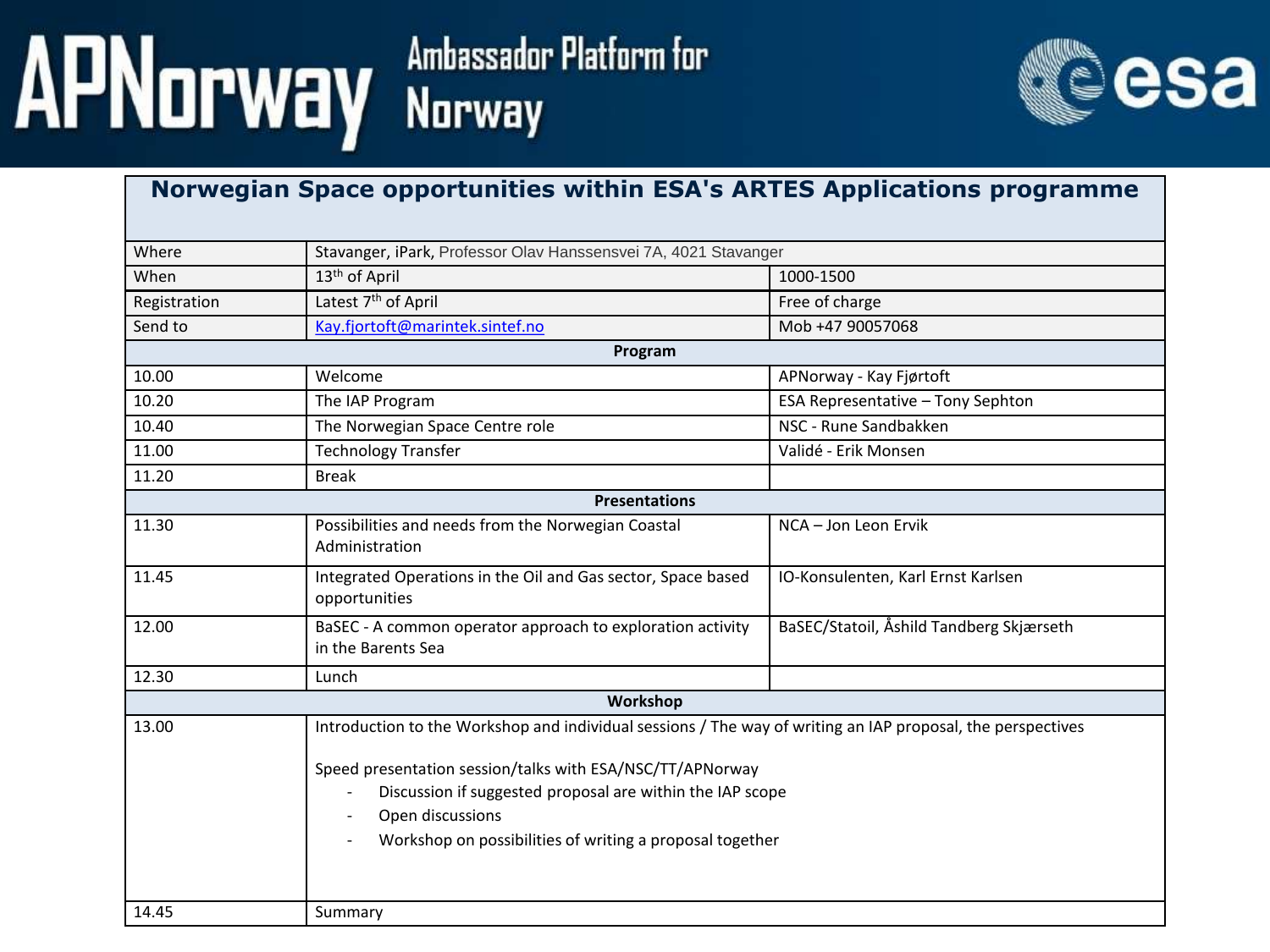# APNorway Ambassador Platform for



Navigation

Telecommunication

Earth Observation



Ref: APSwiss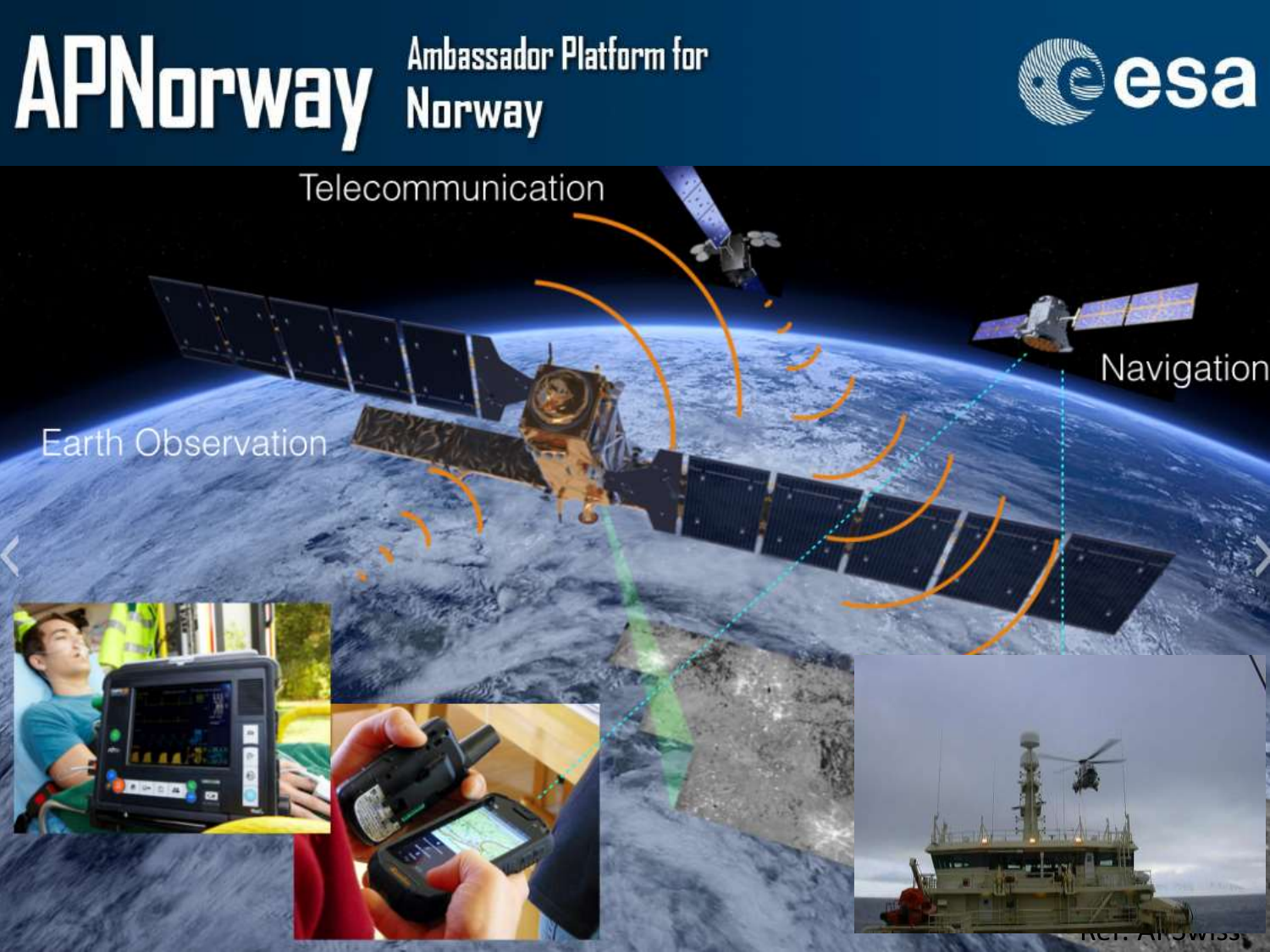

### Example on space based services

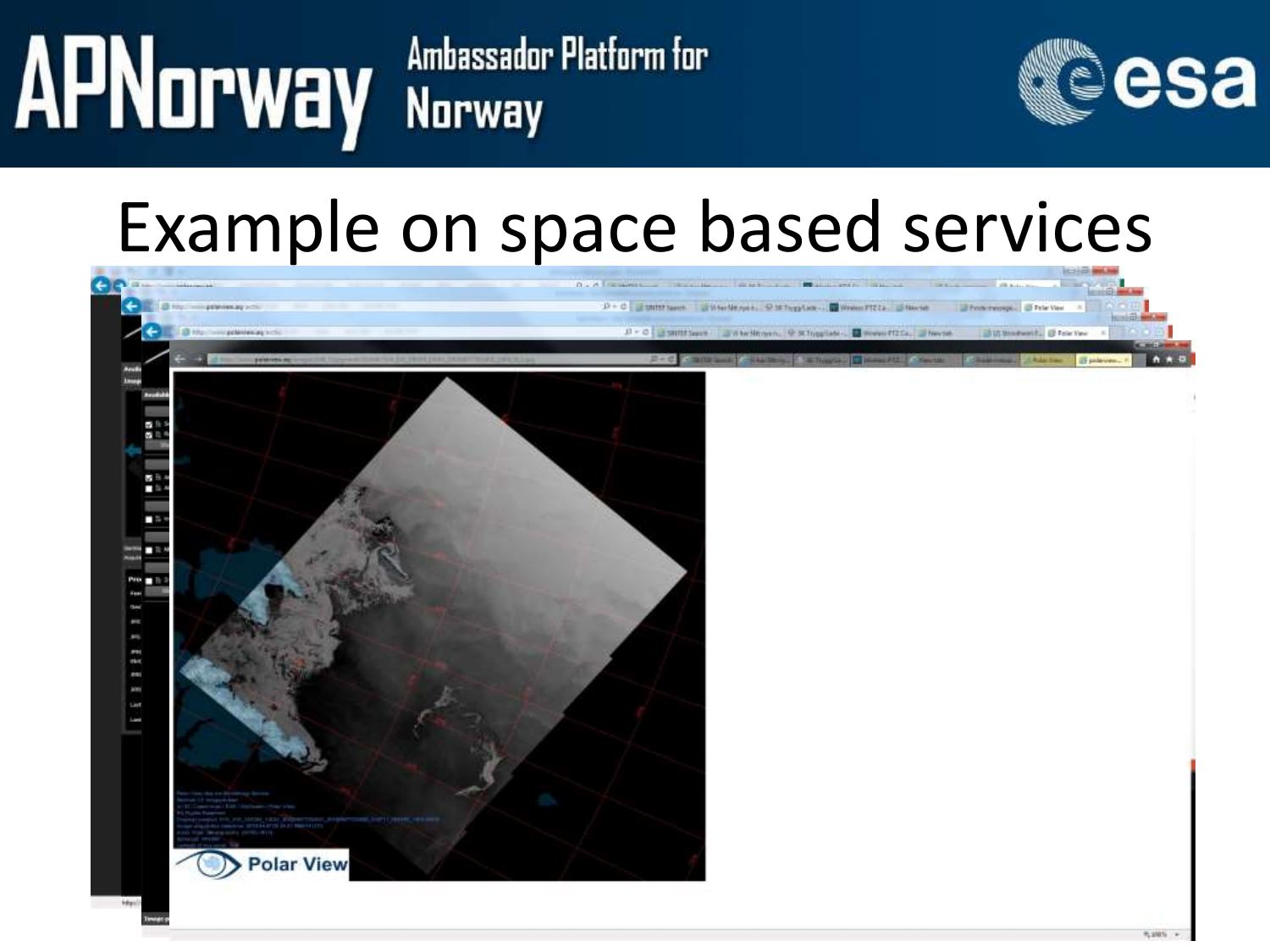### **APNorway** Norway Ambassador Platform for





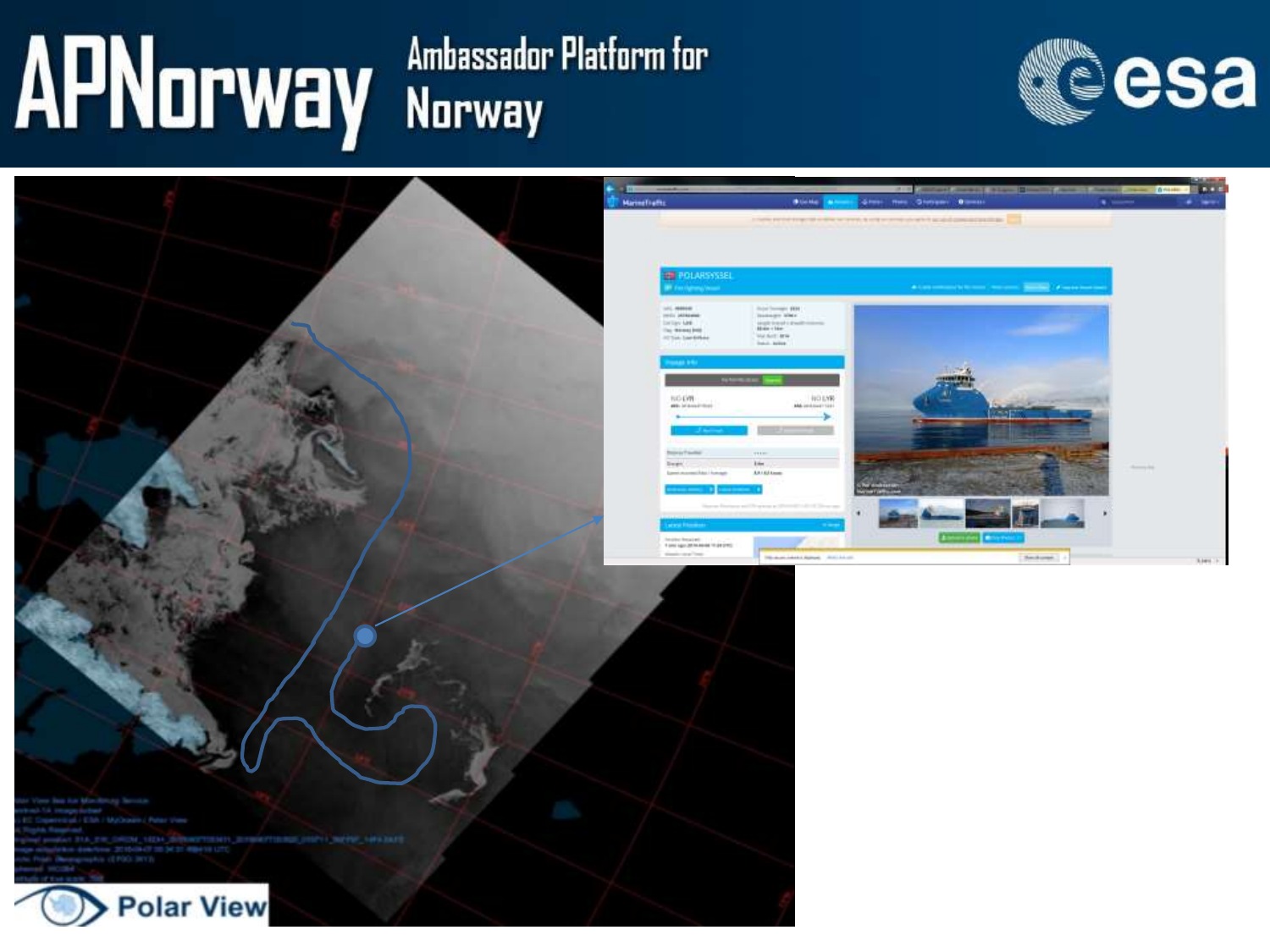

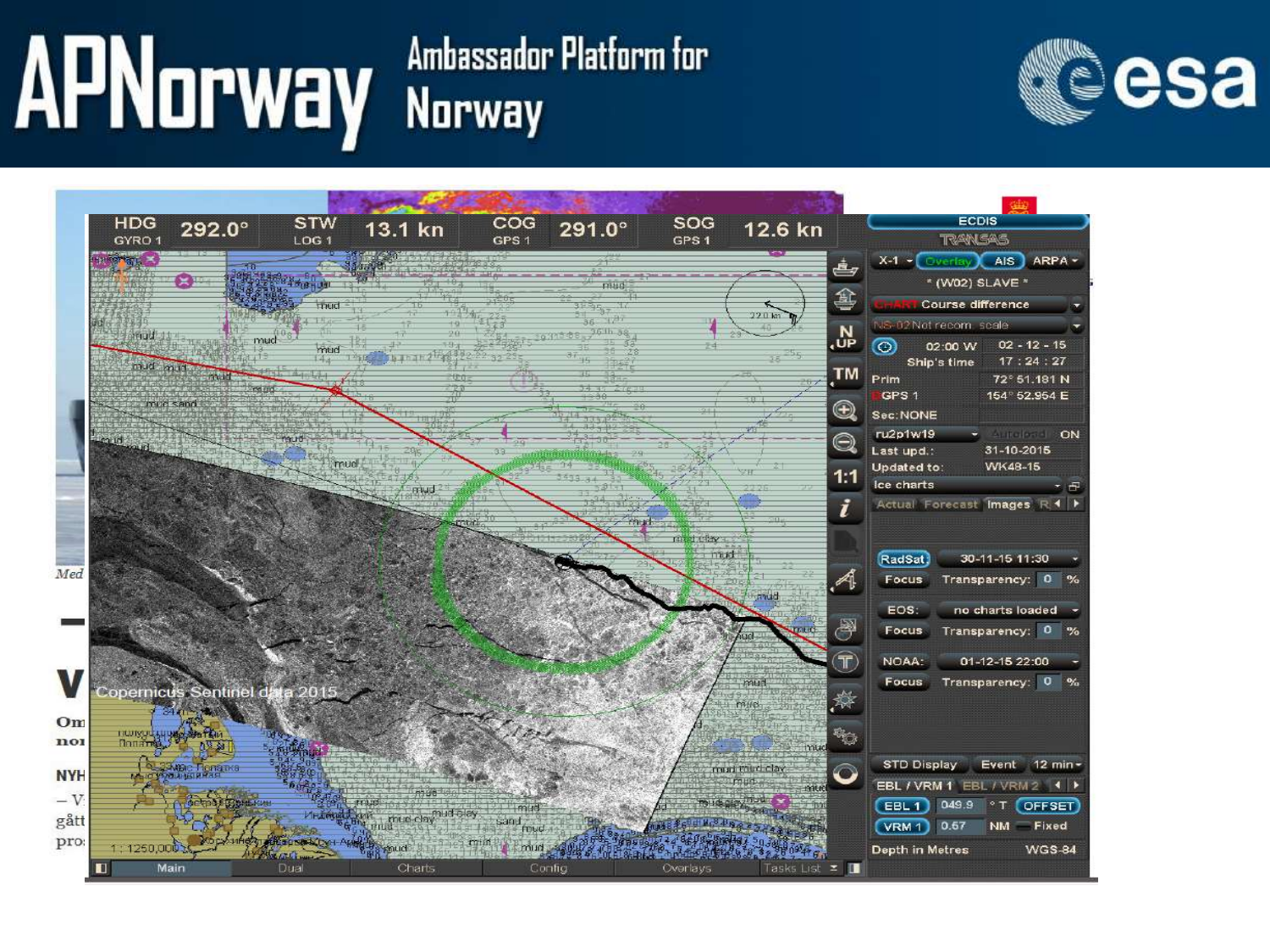

**MARINTEK in** 

# • The Ambass:  $The  $idea$  is hosted by$

- observation:
	- industry;
	- people and orgar
	-
	- etc.);



interactions **between relevant states in the field** 

Efficiency improvements of the transport and oil and gas in the maritime and oil and gas

Exploiting integration potentials in the utilization potential technology to improve collaboration between

 $\blacksquare$  Monitoring of transport in Frastructure to identify and  $\blacksquare$  if  $\blacksquare$  if  $\blacksquare$  if  $\blacksquare$  if  $\blacksquare$  if  $\blacksquare$  if  $\blacksquare$  if  $\blacksquare$  if  $\blacksquare$  if  $\blacksquare$  if  $\blacksquare$  if  $\blacksquare$  if  $\blacksquare$  if  $\blacksquare$  if  $\blacksquare$  if  $\blacksquare$  i

Improved situational and awareness providence in a support during demanding maritime operations (harvesting, search and rescue, search and rescue,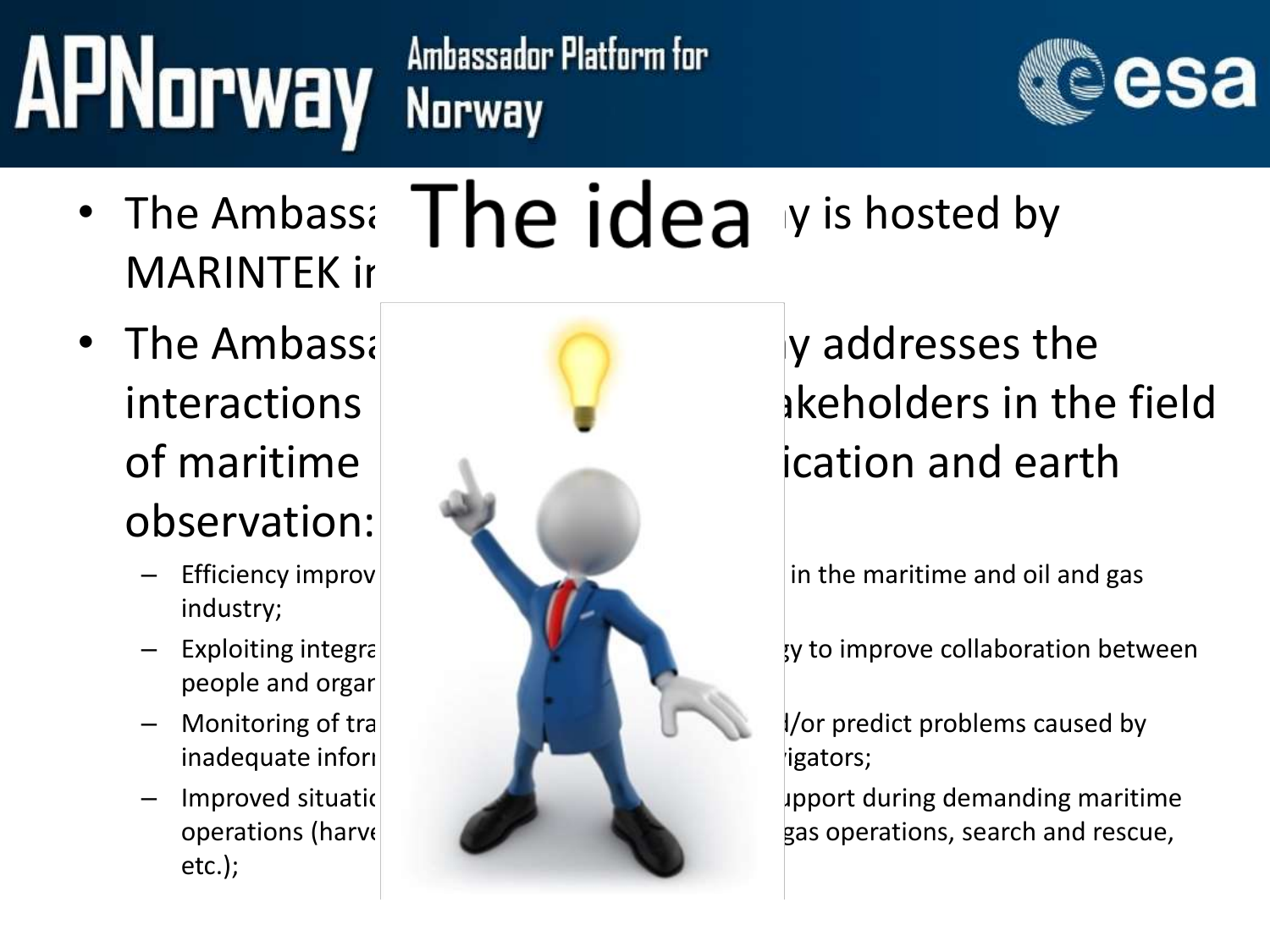

## The Application Program goals

1. Better knowledge of ESA's ARTES Applications programmes to industry, research community and users.

- 2. Advice on how to apply for funding
- 3. Review latest developments on (mainly) maritime R&D
- 4. Identify Opportunities for the ARTES Applications programmes
- 5. Provide Opportunities for One-to-One discussions on specific ideas

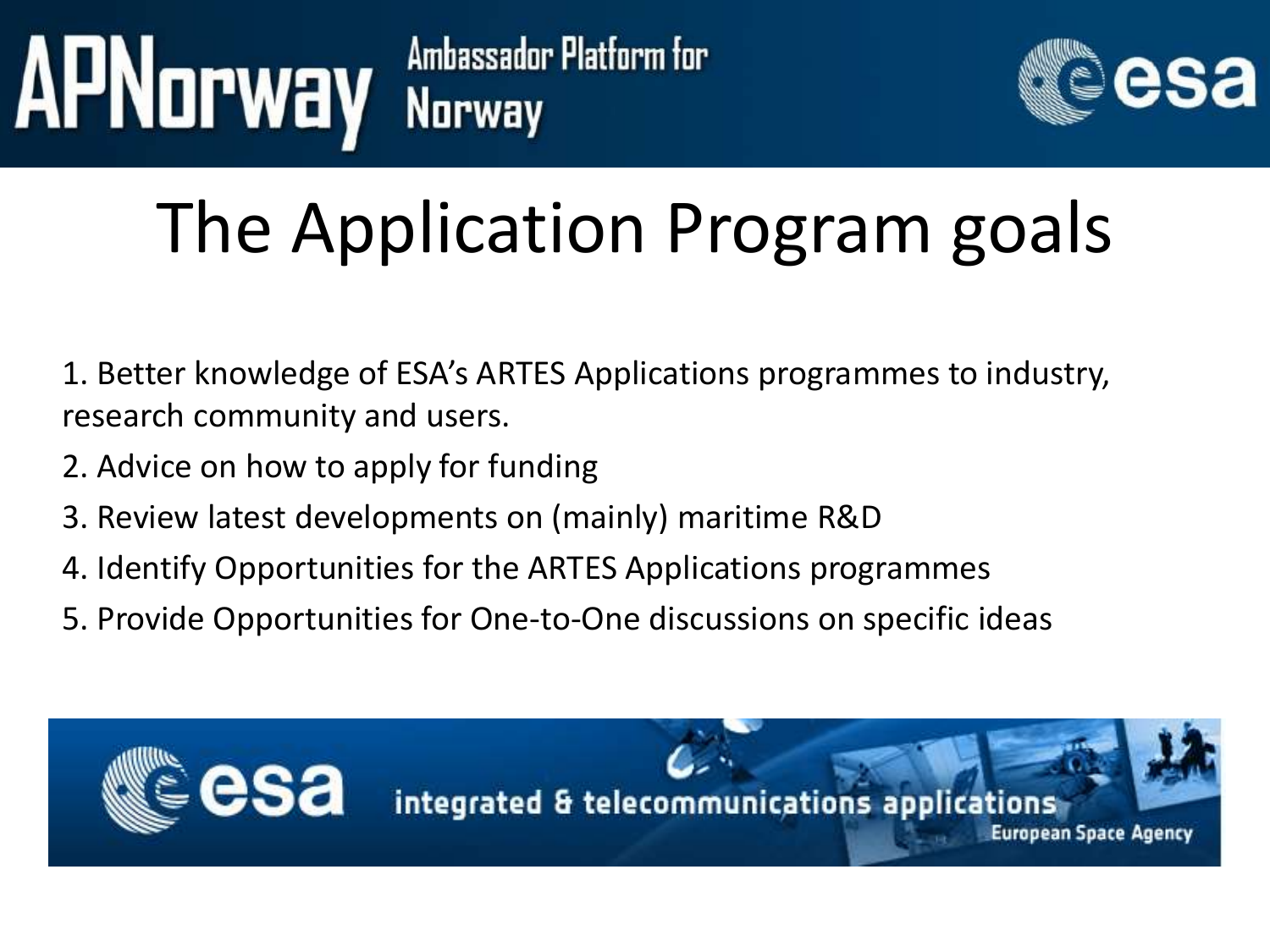

### IAP Programme Structure